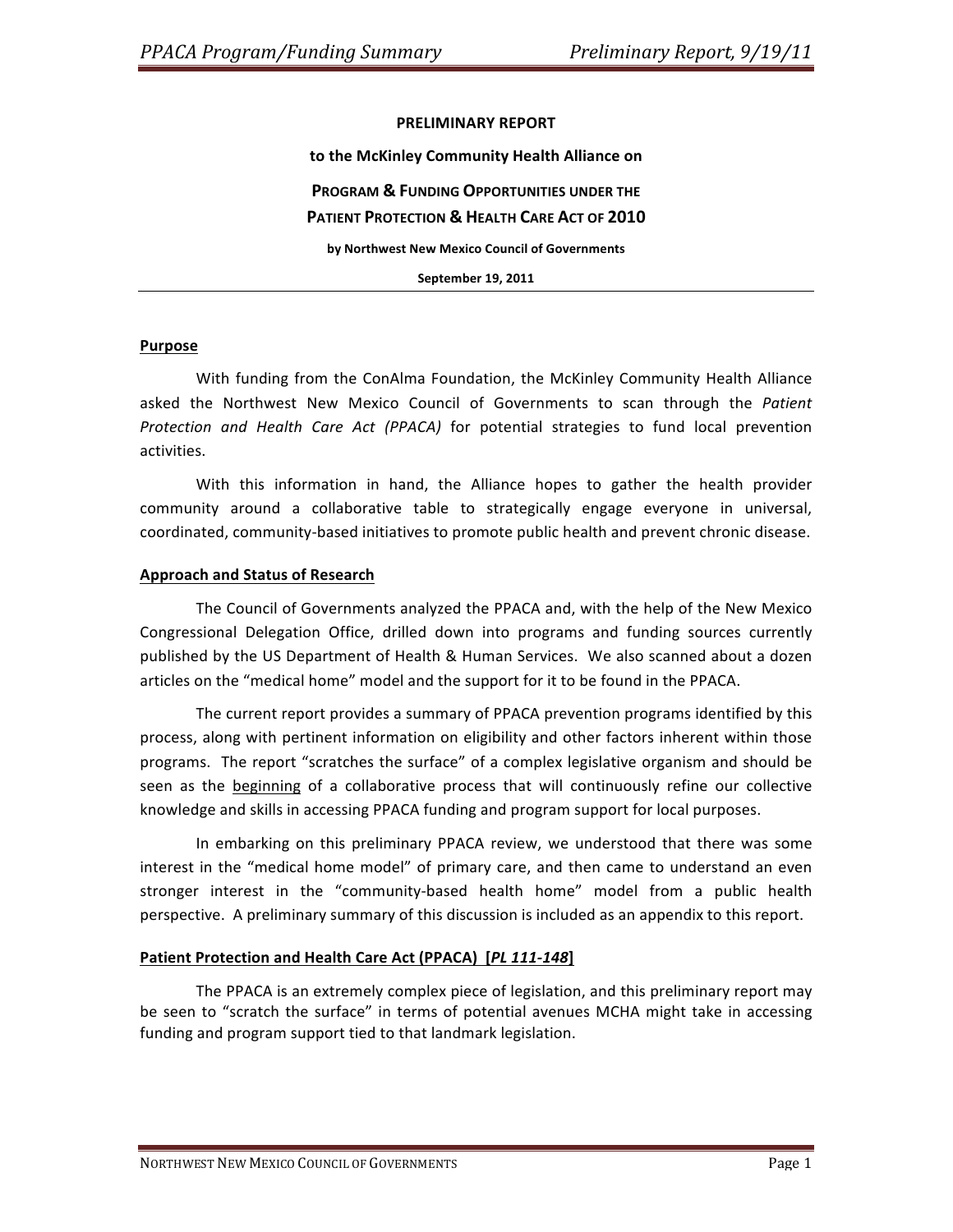For current purposes, we drilled down into Title IV of the Act, "Prevention of Chronic Disease and Improving Public Health." We also did a cursory compilation of programs under Subtitle B, part III, "Indian Health Care Improvement," of Title X, "Strengthening Quality, Affordable Health Care for All Americans."

To focus our research efforts, we received timely assistance from Kristine Dietz of the New Mexico Congressional Delegation Office in Washington, DC. Ms. Dietz has committed to assist us further in tapping the most relevant and timely program and funding information and to connect us with health policy staff to New Mexico Senator Jeff Bingaman.

The appendix to this preliminary report contains several compilations, based on our research into the Act and into programs actually being implemented by the US Department of Health & Human Services. These include:

- (1) Outline of Subtitles and Sections in Title IV, "Prevention of Chronic Disease and Improving Public Health"
- (2) Summary of Prevention and Public Health Programs and Funding Sources, PPACA
- (3) Published prevention-related programs (grants and cooperative agreements) in the Catalogue of Federal Domestic Assistance (CFDA), administered by the Centers for Disease Control and Prevention [as guided by the New Mexico Congressional Delegation Office]
- (4) Detailed summary of the CFDA programs in prevention and disease control.

The following narrative briefly summarizes the programs most relevant to MCHA's objectives for this study. While there are several titles of potential interest to MCHA, there appears to be only one with any funding availability in FY 2012, except that further consultation with the New Mexico Department of Health could uncover programs being funded through the states. The title with particular relevance and availability is as follows:

Applied Leadership for Community Health Improvement [CFDA # 93.055; *Public Health Service Act*, Section 301].

The purpose of this program is to improve community health through applied, team-based meta-leadership development. Specifically, this program will:

- Establish a national health applied leadership training program to provide customized public health applied leadership training to local and state public health officials and their allies.
- Assemble, train and provide technical assistance to local teams of 3-5 leaders to effectively address local public health problems as part of a Community Health Improvement Project.
- Document and evaluate the applied public health training approach. Foster replication through train the trainer and e-learning models to increase the programs reach and impact.
- Document and evaluate the Community Public Health Improvement projects used by the teams and to submit the promising and effective strategies and interventions utilized to the CDC for further evaluation and potential dissemination.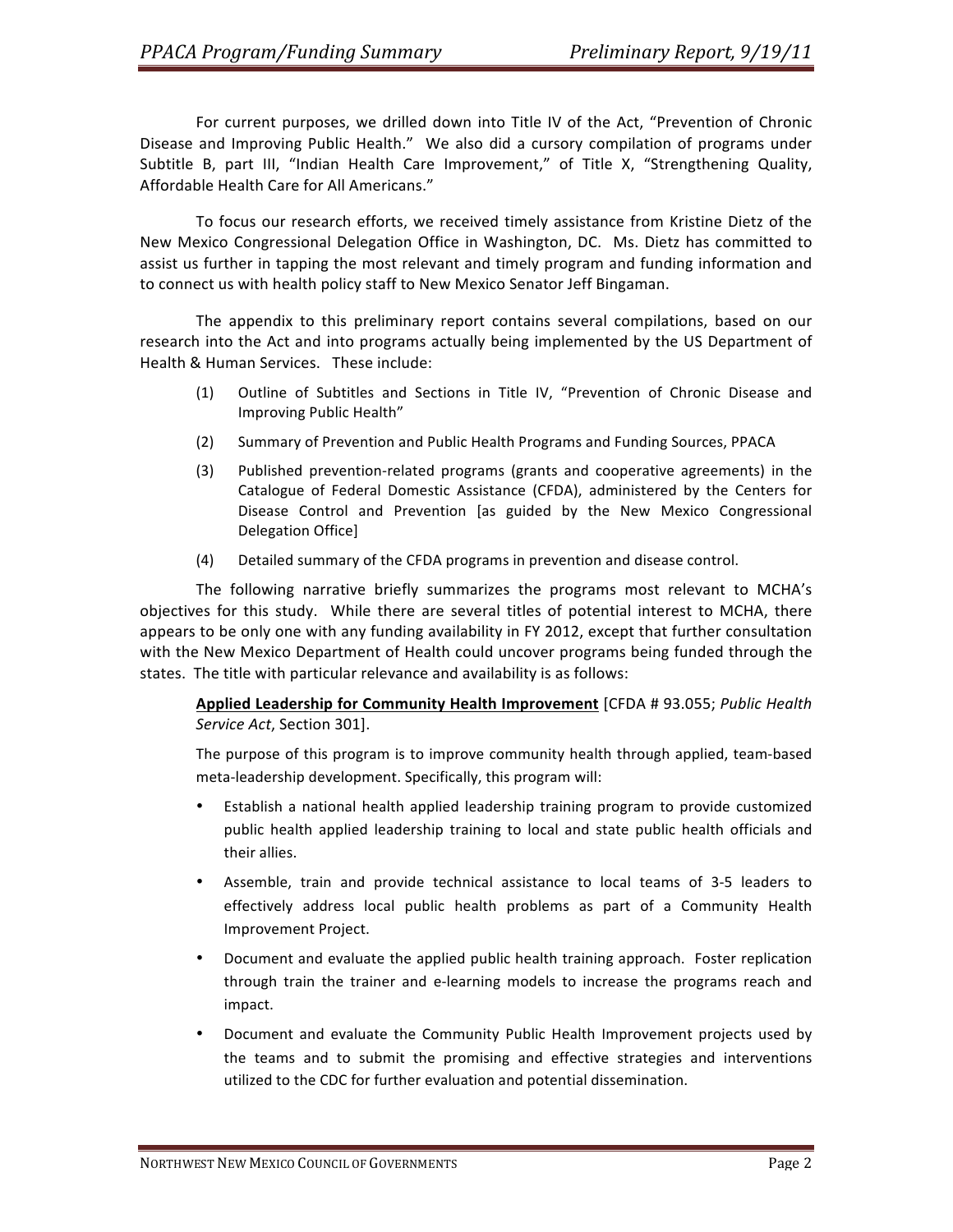This program addresses the "Healthy People 2020" focus area(s) of Public Health Infrastructure; activities arising from this program may address many other focus areas. Measurable outcomes of the program will be in alignment with one (or more) of the following DHHS and Healthy People 2020 performance goal(s): 1) Strengthen the Nation's Health and Human Service Infrastructure and Workforce; and 2) Ensure that Federal, State, Tribal, and local health agencies have the necessary infrastructure to effectively provide essential public health services.

For this program, funding will be directed to a single competitively-selected grantee. NGOs may also be eligible for funding opportunities. \$1 million is available nationwide in FY 2012.

### **Recommendations**

- **(1) Continue the Resource-Linking Process.** The current report is the result of a preliminary scan and analysis of the PPACA legislation and the corollary program implementation information published by the Administration. As such, it represents a first step in de-coding the PPACA and attempting to link Federal resources to local action. We recommend continuing the process, to include maintaining consultation with funding and health policy staff in Washington (most prominently at this point, the New Mexico Congressional Delegation Office). Initial feedback from Washington staff suggest that "there is a lot of money" tied to the nationwide healthcare reform initiative, and in this light our continued efforts may bear fruit.
- **(2) Track Down Existing Appropriations**. The PPACA has already been implemented along a number of appropriations paths, and the Alliance would do well to understand where existing investments are currently being made. For example, of the \$70 million identified as being spent in New Mexico, where are those funds being utilized? What programs and projects are already being funded?
- **(3) Enrich the Screen.** As our collective research effort proceeds forward, the Alliance advises "enriching the screen" through which we search for relevant and timely information on resources, for example, by sorting information according to McKinley County's unique issues and the Alliance's strategic concerns, e.g.: "rural," "public health," "community-based," "equity," etc.
- **(4) Articulate the Power of Prevention**. There is a desire by the Alliance to engage local public officials as allies in the push for increased investments in public health, disease prevention and health promotion. The Alliance can draw upon available studies in the field (for example, recent articles by New Mexico Voices for Children) to articulate the "prevention message," including its social and financial benefits.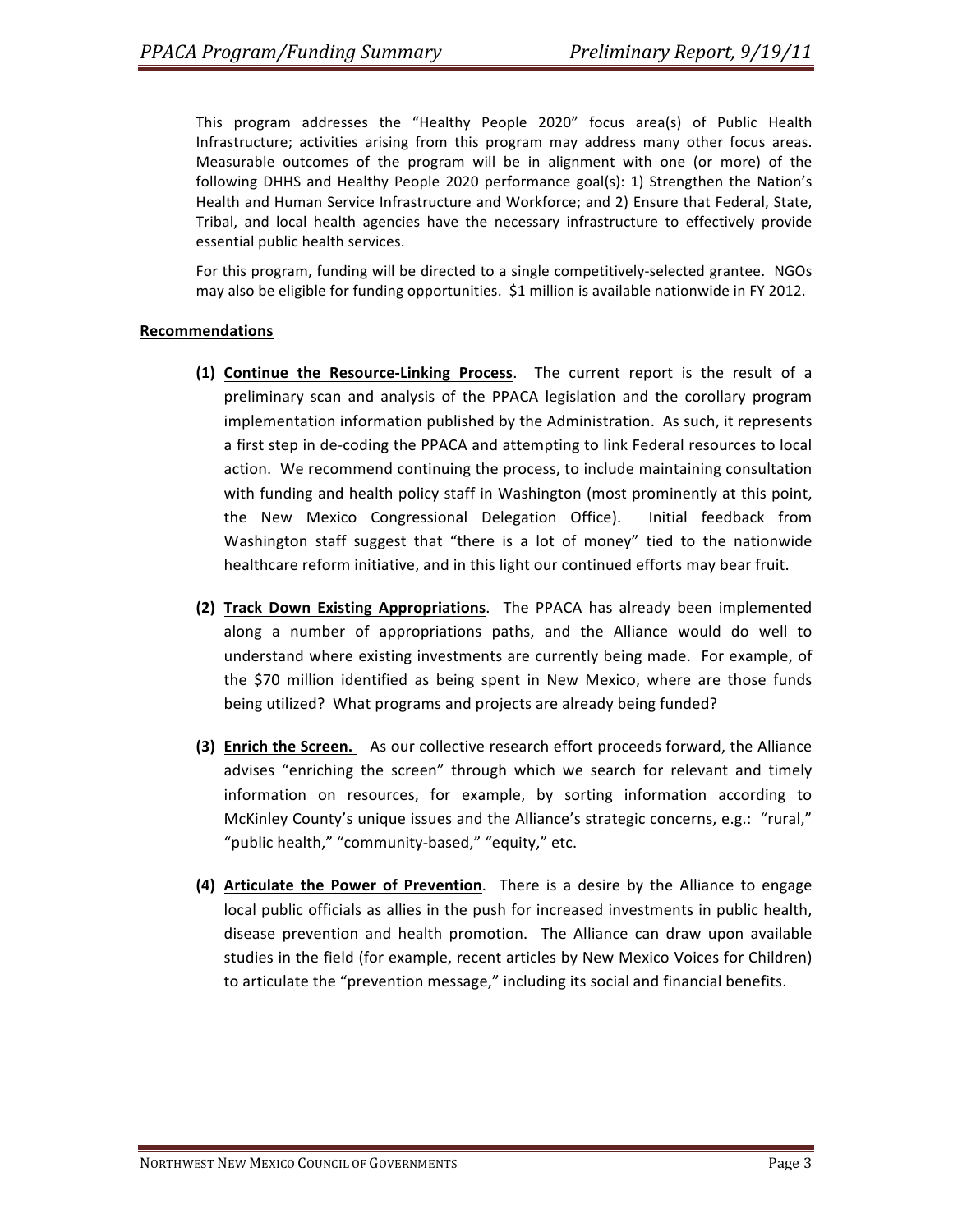**(5)**

# **APPENDIX**

## **Medical Home and Community-Based Health Home**

## **Medical Home**

The patient-centered medical home model refers to an approach to providing comprehensive primary care that facilitates partnerships between individual patients, their personal providers and when appropriate, the patient's family. The goal is better access to health care, increased satisfaction with that care and improved health. Or more robustly (as defined by Martin and Bowman in *Annals of Family Medicine*, 2004): "The services should be accessible, accountable, comprehensive, integrated, patient-centered, safe, scientifically valid, and satisfying to both patients and their physicians."

In 2007 a consortium of the largest primary care physician organizations in the USA published the *Joint Principles of the Patient-Centered Medical Home*, summarized as:

- Personal physician with an ongoing patient relationship
- Physician-directed medical practice, led by the personal physician with a team of practitioners
- "Whole-person" orientation
- Coordinated and/or integrated care across disciplines and specialties
- Quality and safety ensured by care planning, evidence-based medicine, clinical decisionsupport tools, performance measurement, active patient participation in decision-making, and other measures
- Enhanced access to care
- Payment structures that reflect the added value of the medical home approach and recognition of case-mix differences in the patient population being served by the physician

These joint principles have gained a some support in the physician and health policy communities. By 2009, 10 states (not New Mexico) were considering legislation to promote medical homes, and there were at least 26 pilot projects involving medical homes with external payment reform being conducted in 18 states – including over 14,000 physicians caring for nearly 5 million patients. (Bitton, Martin & Landon, "A nationwide survey of patient-centered medical home demonstration projects, Journal of General Internal Medicine, June 2010)

The Medical Home concept, which identifies a multi-disciplinary "home" for each patient, requires advanced management techniques like electronic medical records and easy patient access, and pays for prevention and care coordination, is supported through an "Innovations Center" and the law requires payment for these services from insurers. (Josh Freeman, "PPACA, the New Health Reform Law: How will it affect the public's health and primary care?", *Medicine & Social Justice blog, April 22, 2010)*